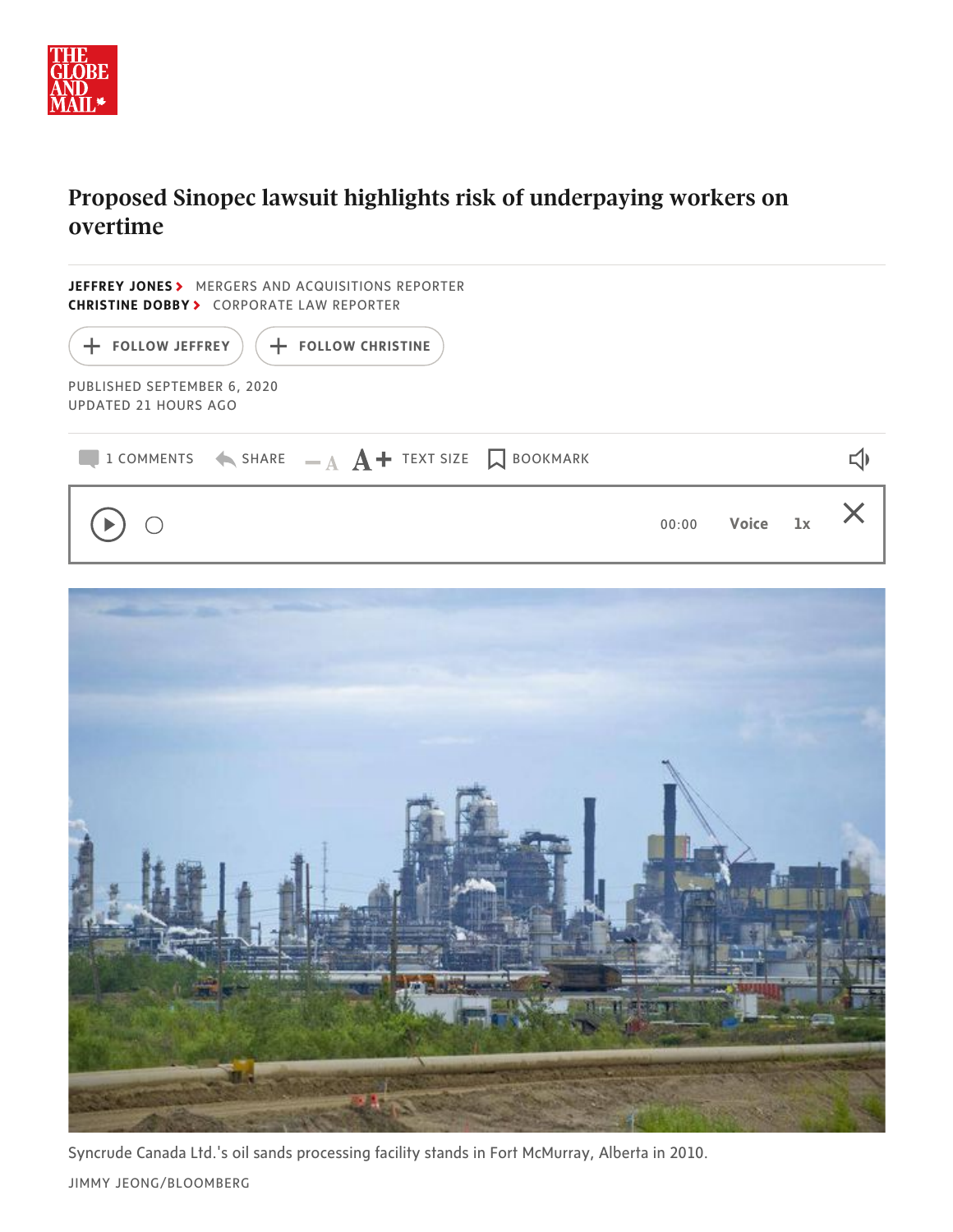A new proposed class-action lawsuit against the Alberta subsidiaries of China's Sinopec Group highlights a risk corporations face if they don't pay their employees properly for overtime work and other benefits – one that can result in settlement payouts worth millions of dollars.

J J O G/ OO G

Called "overtime class-action cases," they have become increasingly common in Canada over the past decade. While the specific claims differ, numerous employers – including several major banks – have faced claims that they habitually underpaid workers by failing to follow relevant employment laws on compensation.

"It's a live issue," says Hena Singh, an employment law expert and partner at Singh Lamarche in Toronto, who notes that while there are many class proceedings that relate to whether large numbers of workers received the appropriate amount of overtime, vacation or other pay, such considerations are also relevant to individuals reviewing severance packages.

Employees don't often scrutinize their pay with lawyers and accountants, and employers tend not to look at how they might be underpaying staff, especially if employees do not challenge them, said Christopher Neufeld, the Calgary-based lawyer handling the case for former employees of Sinopec.

"However, with the COVID-19 pandemic exacerbating the already-depressed job prospects in the oil and gas sector, and the pandemic being a solid legal argument for increased severance pay, there's a definite push by terminated employees to seek all that they might be owed," Mr. Neufeld said.

In the Sinopec case, two former employees have lodged a claim against the subsidiaries of the Beijing-based energy producer, claiming they were short-changed on pay and then severance. The former staff at Sinopec Daylight Energy Ltd. and Sinopec Canada Energy Ltd. argue the companies calculated their severance on the basis of base salary rather than total pay, which they claim is the labour standard.

The plaintiffs, Percy Mielnik and Orrin Forster, both of Warburg, Alta., southwest of Edmonton, say they are owed tens of thousands of dollars, and are seeking class-action status because numerous other current and former employees have suffered similar shortfalls. Mr. Mielnik had worked for the company for 10 years and Mr. Forster 7½. They were laid off in May and filed their suit with Alberta Court of Queen's Bench in June.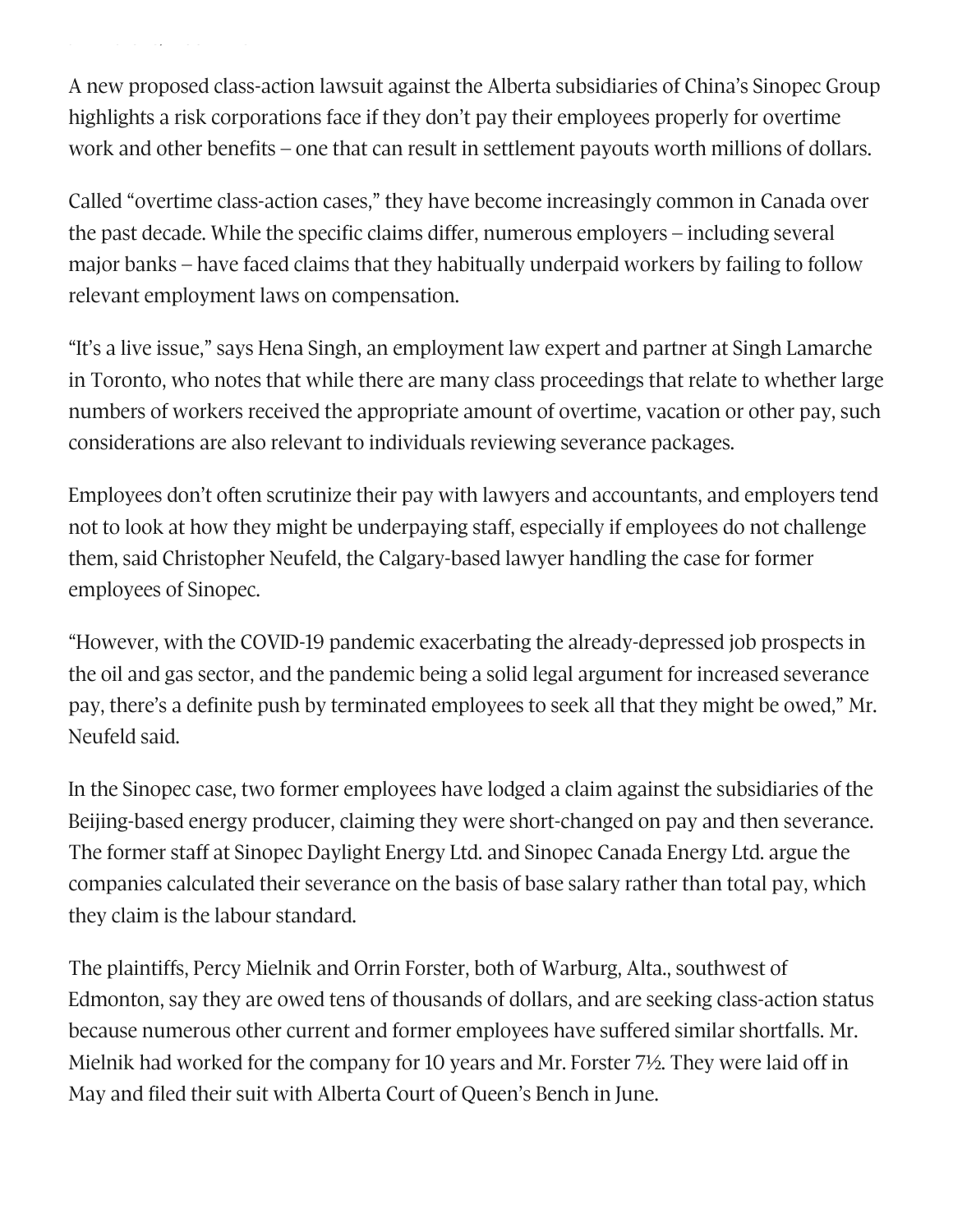China Petroleum & Chemical Corp., known as Sinopec Group, is the world's second-largest corporation by revenue, behind only Walmart Inc., according to Fortune Magazine. Its subsidiaries operate conventional oil and gas properties in Canada's energy sector and also have a stake in the Syncrude Canada Ltd. oil sands venture.

The plaintiffs allege Sinopec failed to include several components of their wages in its calculation of pay, including overtime, general holiday pay, holiday pay when working, vacation pay upon termination of employment, and termination pay in lieu of notice. This amounted to underpayment of between 10 per cent and 40 per cent, the claim alleges.

As a result, both total compensation and severance pay were below what it should have been, it said. Even so, the company asserted in its standard termination letter that the amount was based on the Employment Standards Code of Alberta.

Among all potential class members, damages could climb into the millions of dollars, the suit alleges. The allegations have not been proven in court.

Sinopec Canada would not comment on the specifics of the case. "While it is our policy not to comment on ongoing litigation, the plaintiffs' action is without merit and Sinopec Canada will take the necessary steps to defend the company in the appropriate forum," company vicepresident and general counsel Kevin Long said in an e-mail.

In recent years, the Ontario Superior Court of Justice has approved large settlements in overtime class-action cases. In 2016, it authorized payments of almost \$40-million to about 1,600 class members in a case against Bank of Nova Scotia. Later that year, the court approved a \$12-million settlement with about 1,800 current and former employees of BMO Nesbitt Burns Inc.

Class-action cases must first be certified by a court before they move forward, requiring plaintiffs to prove the claims raise common issues among the class members and that a class proceeding is preferable to other procedures such as individual lawsuits.

Once certified, most overtime class-action cases have been resolved by settlements, but after more than a decade of litigation, the Ontario Superior Court of Justice in late March ruled that Canadian Imperial Bank of Commerce was liable for breaching its obligations on overtime pay for a class of 31,000 current and former customer service workers. (A separate process will determine the amount of compensation the bank owes.)